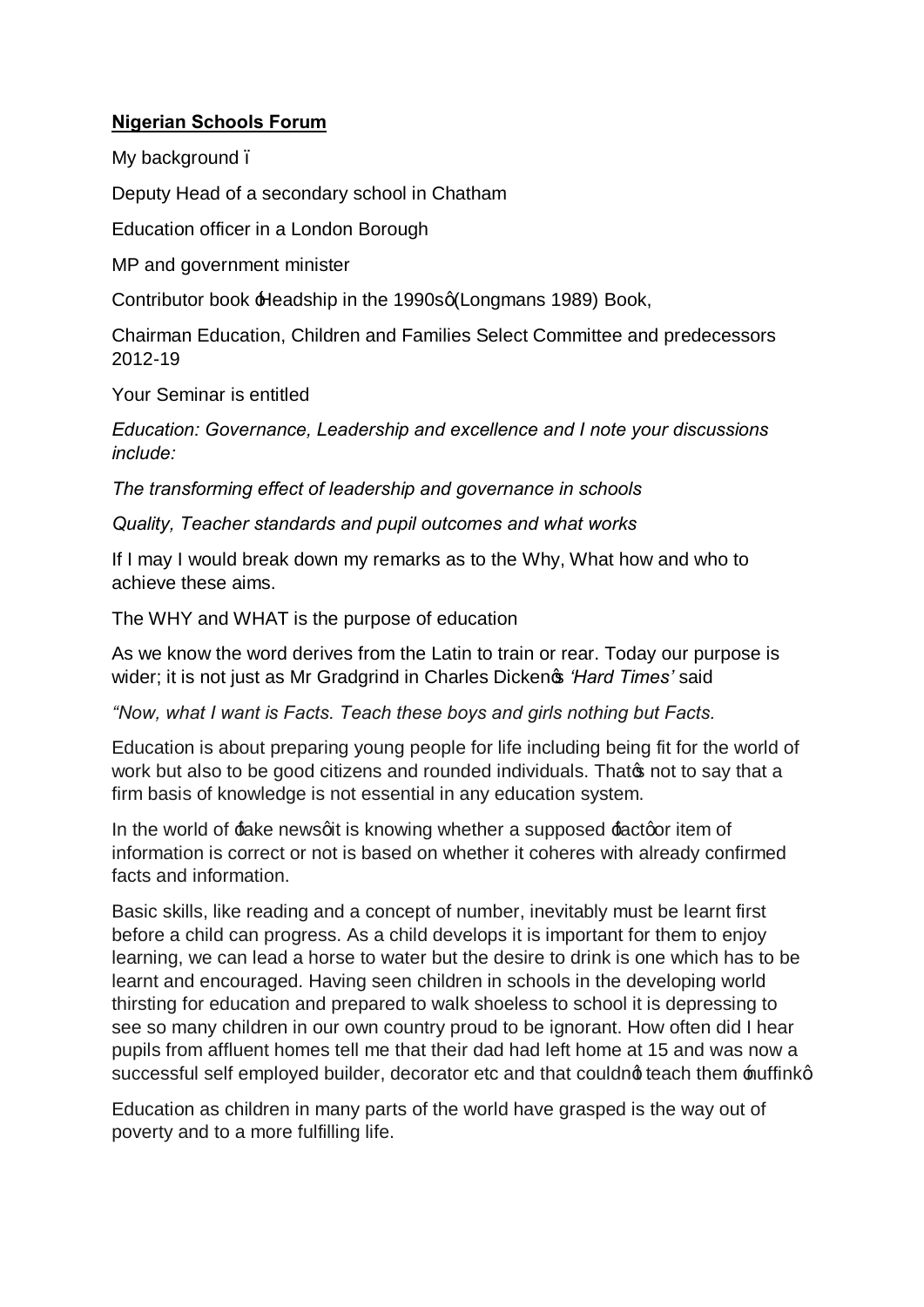Other skills which are developed as a child grows is the ability to transfer skills and knowledge from one area and use to understand it how it fits in the context of another. To take just one event, the invasion of Europe on D Day in 1944. Without a knowledge of the history which led up to the event, the geography of Northern France, the developments in medicine, particularly use of penicillin, invention of the Mulberry harbour to provide reprovisioning of the invading forces a student will merely have a collection of unconnected facts without understanding how they are part of the bigger picture.

For a teacher there is no greater pleasure than seeing young people researching for themselves and getting enjoyment from expanding their knowledge and skills.

Teachers who inspire led to children who aspire.

Often it can be as simple as showing a child from a home without books the joy of reading and owning books. I recall when I taught in Chatham the battle we had to get the drama department to move away from  $\pm$  itchen sink odrama and show them that what they saw on East Enders and often in their own home was not the limit of their aspiration and abilities and that there was a wider world and greater horizons.

It saddened me to visit a school very recently where the head teacher when asked about secondary school tests poo poed them. Not a child in his year 6 had been encouraged to consider a grammar school. As I could not help responding to his anti-test ethos, life is full of tests and exams and I wouldnot want to be operated on by surgeon who hadng had to pass exams or be taught by an unexamined and tested teacher.

A poverty of aspiration can damage a person for life.

As a teacher I always encouraged children to have hobbies and interests. As a child I collected stamps. I learnt about the geography, history, currency, language of each country. Putting them in stamp albums placing them in country and chronological order and using stamp catalogues taught me useful administrative skills. One of my nephews, now a city solicitor, was an expert of First World Ward medals by the time he was 15.

As Socrates would ask  $\text{what}$  is a good schoolog

Every school leader needs to be clear about their mission and their values. What is taught, how it is taught is of course central to how we develop the curriculum.

Schools are of course are much more than that.

A disciplined environment is essential if learning is to take place. Too often low level disruption makes the task of the teacher and the learner very difficult. It only takes one or two constantly talking and disorganised pupils to ruin a well planned lesson. School leaders need to ensure that not only do staff, have what the late Michael Marland called *The* craft of the classroom+but that teachers are supported when they tackle indiscipline.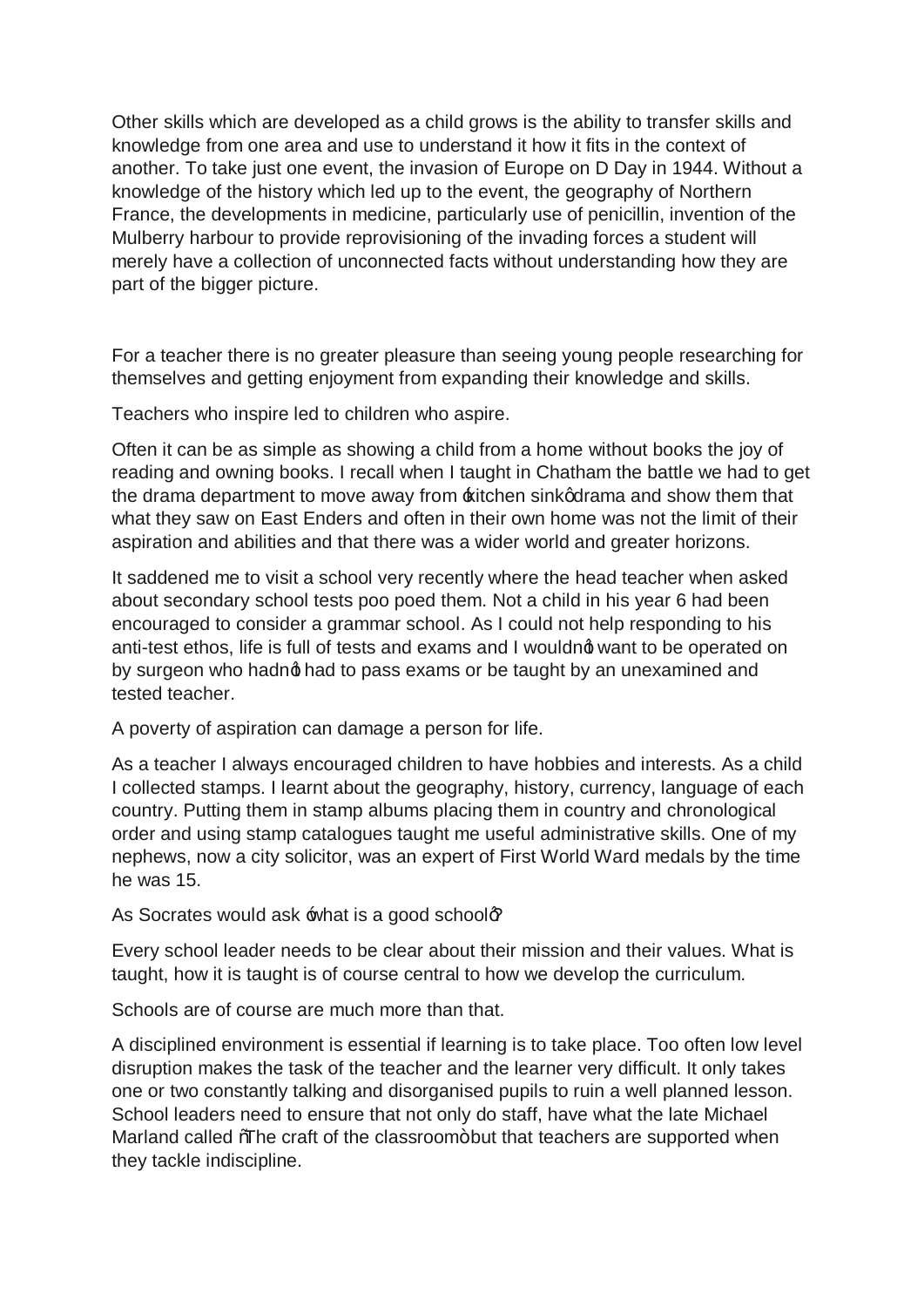Parents have to be supportive.

How often do we read in the local papers of the angry mother, arms folded protecting about some school rule which their little darling has infracted?

Teaching can be a tough call in a society of slick presentation, shoddy values, particularly in the media and homes where discipline is non-existent or arbitrary and capricious and where education is not valued.

The Hidden Curriculum plays an equal role in the life of every school.

How staff treat each other, how they treat the pupils, how the pupils treat each other are constant lessons. A school without a clear vision and ethical values cannot provide a good education. We have to remember that for children from chaotic and impoverished homes and I dong mean financially impoverished, school is the one place where they should see an ordered, structured and nurturing environment. The best schools instil a sense of esprit de corps and give pupils responsibility and motivate and reward staff and students.

From what have already said it will be clear that I believe that strong leadership is essential for a good school.

Good Leaders provide vision and direction.

They have a firm set of philosophical beliefs.

They have good communication skills and are able to articulate ideas in a clear and simple way.

They have good inter-personal skills; a sense of humour always helps, and work collaboratively with colleagues.

I once worked with a Head who called herself a benign autocrat. as I said to her; I wasnd sure about the benign bit. She was however open to persuasion and had a powerful intellect which enabled her to see where her predecessor had failed and what needed to be done to transform the school. She gave heads of department the autonomy to decide between themselves distribution of the equipment and books budget. She introduced department and school evaluation and performance management. She built a strong senior leadership team and when she was away for a term on sick leave the school continued on the path she had set to improve itself.

This was in the days before Ofsted, league tables and the collection of data. We analysed the examination and year test results identifying the weak teachers and instilled a new discipline framework supporting staff to deal with recalcitrant pupils. Within a short time the schoolos reputation was vastly improved as was the morale of staff and pupils.